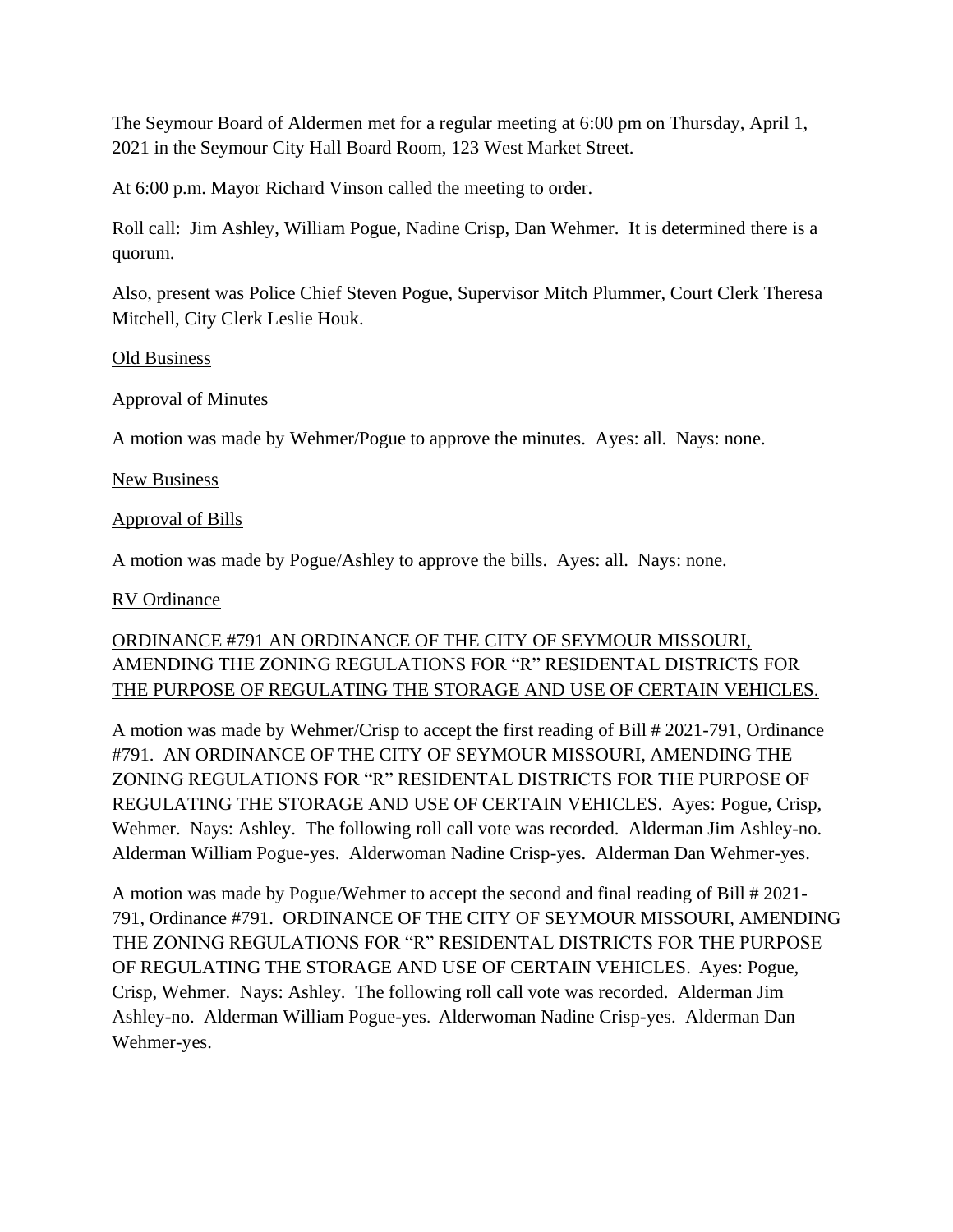# P &Z Public Hearing Zoning Change-Worden Property

The Planning and Zoning Board are in favor 7 to 0 of the Wayne Worden property rezoning from Agriculture to Residential. A motion was made by Wehmer/Ashley to approve the zoning change contingent upon the building of R-1 structures. Ayes: all. Nays: none.

## Updated Salary Scale

The Aldermen had requested the salary charts be updated with increases that made sense. City Administrator Hillary Gintz adjusted the salary charts. It did not result in big increases. Administrator Gintz added 2% increase to each step. She also added job descriptions for the Street/Park Department, and Community Development Director. Administrator Gintz removed the job descriptions for City Utility Man and Resource Development Coordinator. A motion was made by Wehmer/Ashley to approve the updated salary charts and job descriptions. Ayes: all. Nays: none.

# MJMEUC-Invoice Update

See Handout.

A motion was made by Ashley/Wehmer to accept the payback agreement that City Administrator Hillary Gintz created. Ayes: all. Nays: none. The following roll call vote was recorded. Alderman Jim Ashley-yes. Alderman William Pogue-yes. Alderwoman Nadine Crisp-yes. Alderman Dan Wehmer-yes

### Community Development Report

See report.

Supervisor Report

See report.

Police Report

See report.

### Mayor's Report-Richard Vinson

Mayor Richard Vinson asked Supervisor Mitch Plummer to remove a limb on Water Street that is hanging low and about to hit vehicles.

### Aldermen Report

Alderman Dan Wehmer would like to have the packet copied for the visitors starting with the April 22 meeting.